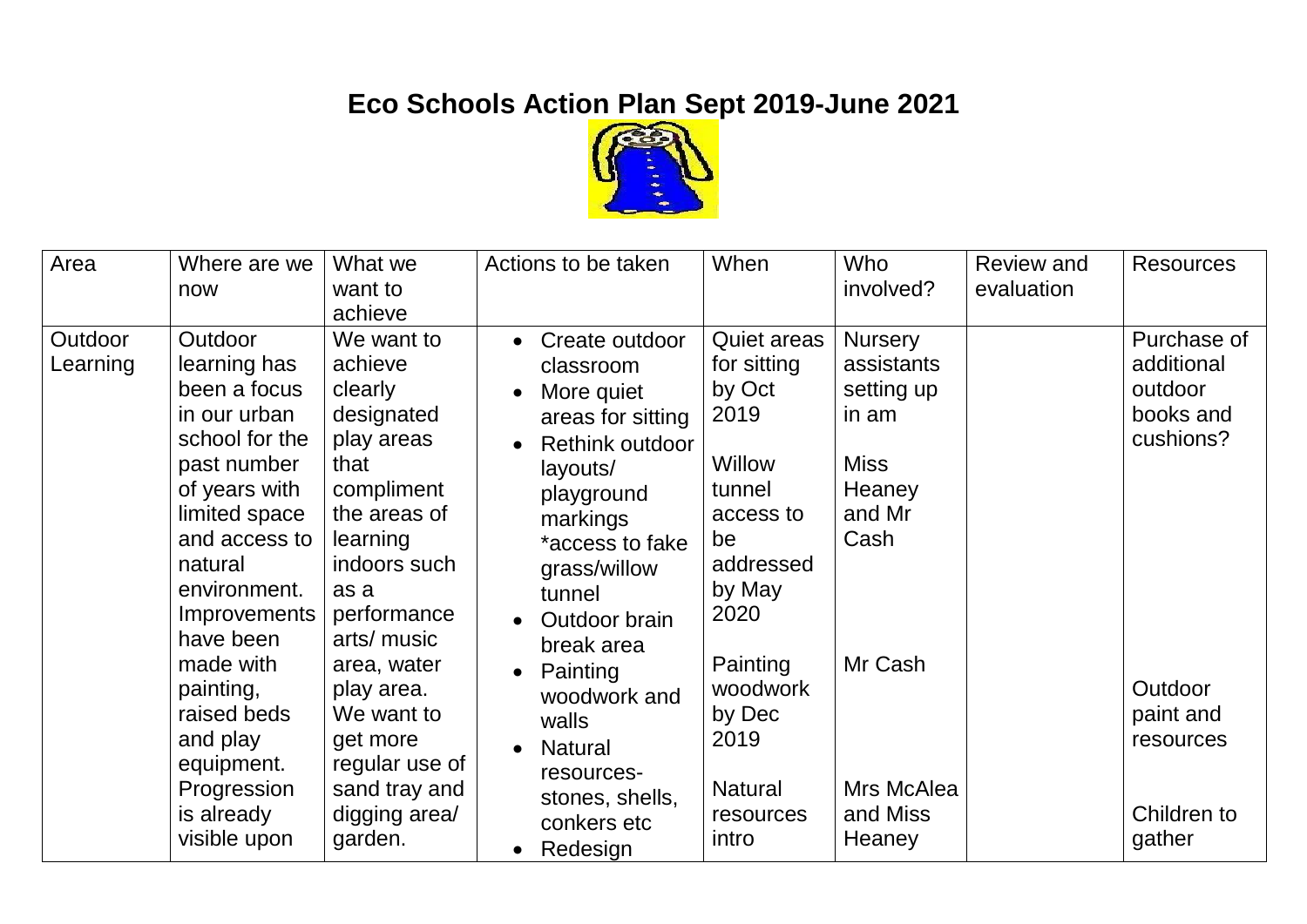|           |                                              | throughout<br>the day.                      | Swing<br>Access at<br>classroom<br>2/sunshine-<br>enclosure<br>All weather<br>policy<br>Take part in<br>WWL campaign<br>and Wheelie<br>big challenge"<br>(UN<br>sustainable<br>goal 12<br>responsible<br>consumption) | April 2020<br>Swing by<br><b>June 2021</b><br>Classroom<br>2 access by<br>March 2021<br>All weather<br>policy by<br><b>June 2021</b><br><b>Miss</b><br>Heaney to<br>complete<br>applications<br>both years<br>with<br>evidence<br>from<br>children<br>and parents | <b>Miss</b><br>Heaney<br>with<br>provision/<br>permission<br>from board<br>for<br>installation?<br>Mrs McAlea<br><b>BOG</b> | 2019<br>Fence/<br>boarding?<br>Visits to<br>another<br>nursery? St<br>Michaels,<br>Clare<br>Mcallister? |
|-----------|----------------------------------------------|---------------------------------------------|-----------------------------------------------------------------------------------------------------------------------------------------------------------------------------------------------------------------------|-------------------------------------------------------------------------------------------------------------------------------------------------------------------------------------------------------------------------------------------------------------------|-----------------------------------------------------------------------------------------------------------------------------|---------------------------------------------------------------------------------------------------------|
| Transport | We have<br>taken part in<br><b>Translink</b> | To encourage<br>a healthier<br>lifestyle by | <b>Translink travel</b><br>challenge<br>participation                                                                                                                                                                 | <b>June 2020</b><br>and 2021                                                                                                                                                                                                                                      | <b>Miss</b><br>Heaney<br><b>Parents</b>                                                                                     | <b>Visible</b><br>walking sign/<br>lollipop lady                                                        |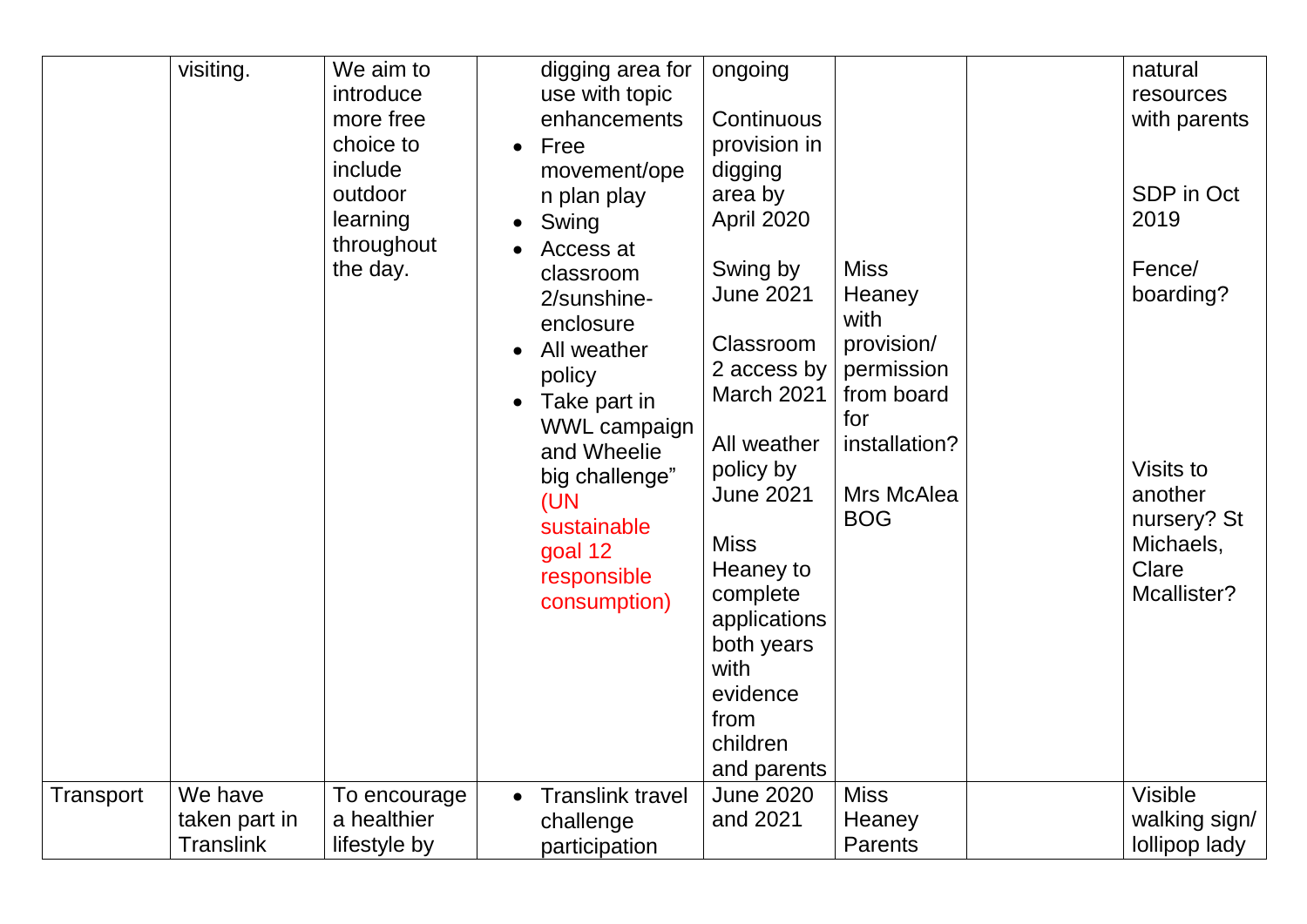|                     | active travel<br>competition<br>once before<br>but at other<br>times of year,<br>single car use<br>is still high.<br>We have<br>received<br>complaints<br>from local<br>residents<br>about parking<br>on the street | active modes<br>of transport.<br>An increase<br>in children<br>walking/<br>scooting/<br>cycling to<br>school.<br><b>Reduction in</b><br>car parking<br>issues with<br>local<br>residents.<br>An<br>improvement<br>in gross<br>motor skills<br>among<br>children | <b>Walking bus</b><br>Monitor modes<br>of transport<br>Books about<br>transport-link<br>with Santa bus<br>and fire engine<br>visit<br>Add to parent<br>audit<br>questionnaire?<br>(UN<br><b>Sustainable</b><br>goal 3 Good<br>health and<br>wellbeing)<br>(UN<br><b>Sustainable</b><br>development<br>goal 7 clean<br>energy)<br>(UN<br>$\bullet$<br>sustainable<br>development<br>goal 13 climate<br>action) | Once each<br>term<br>walking<br>buss and<br>assess if it<br>becomes<br>more<br>regular<br>Sept 2020 | Children<br>Assistant<br>volunteer<br>for walking<br>bus? Mrs<br>W or Mrs<br>B?<br>Cathy to<br>audit at<br>parent<br>group | sign and hi<br>vis jackets.                                   |
|---------------------|---------------------------------------------------------------------------------------------------------------------------------------------------------------------------------------------------------------------|-----------------------------------------------------------------------------------------------------------------------------------------------------------------------------------------------------------------------------------------------------------------|---------------------------------------------------------------------------------------------------------------------------------------------------------------------------------------------------------------------------------------------------------------------------------------------------------------------------------------------------------------------------------------------------------------|-----------------------------------------------------------------------------------------------------|----------------------------------------------------------------------------------------------------------------------------|---------------------------------------------------------------|
| <b>Biodiversity</b> | We have a<br>minibeast<br>hotel and<br>hedgehog<br>house. Bird<br>feeders are                                                                                                                                       | More regular<br>use of<br>outdoor<br>garden. To<br>encourage a<br>wider variety                                                                                                                                                                                 | <b>Birdhouses</b><br>and/or birdbath<br>Edited play rota<br>for more use of<br>garden area                                                                                                                                                                                                                                                                                                                    | <b>March 2020</b><br>Sept 2019                                                                      | Gardening<br>club<br><b>Miss</b><br>Heaney                                                                                 | Wood and<br>building<br>equipment<br>with risk<br>assessment. |